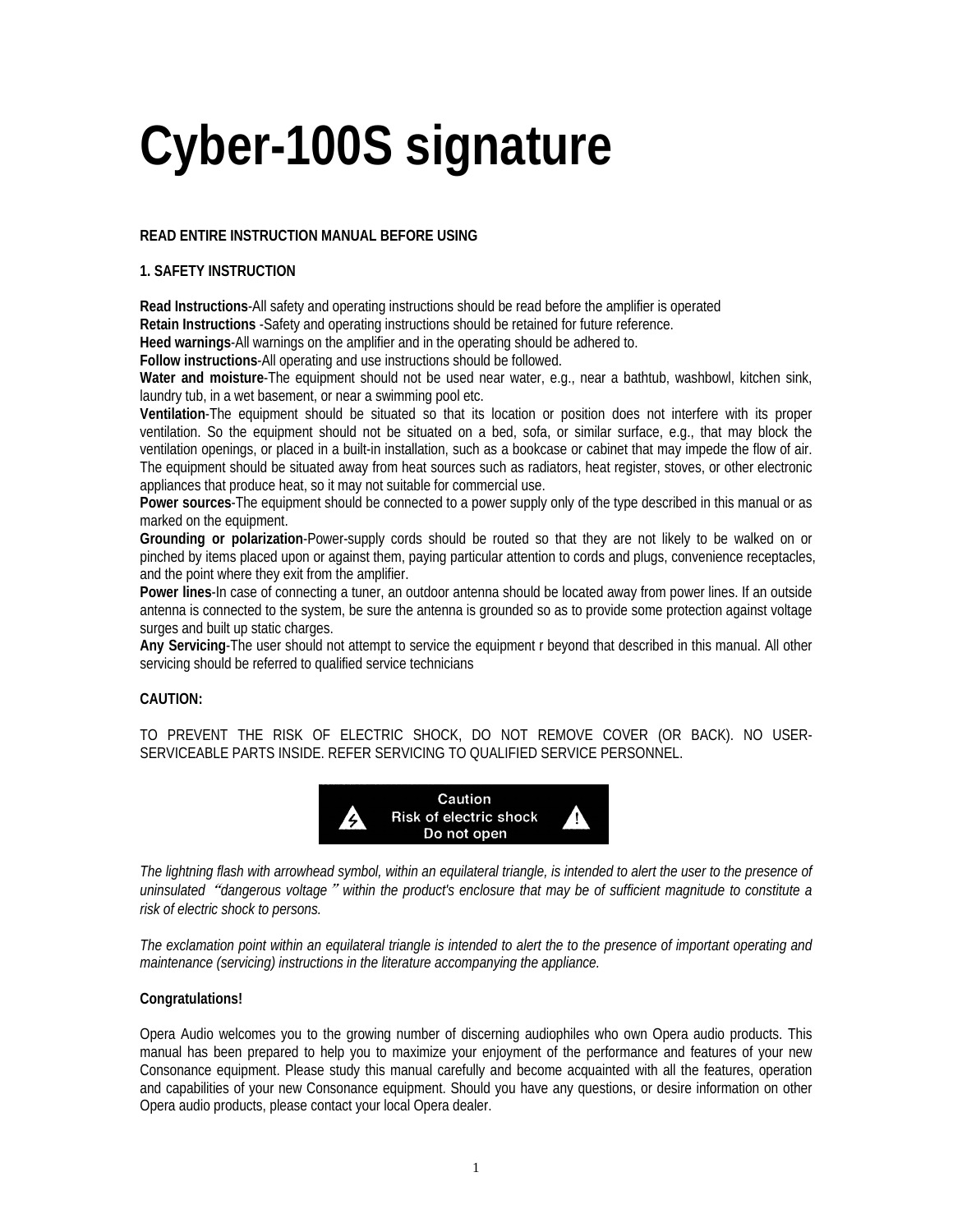## **2. WHEN YOU OPEN THE BOX**

Before any Opera audio product leaves the factory it is carefully inspected for physical imperfections as a routine part of Opera audio's systematic quality control. After you have unpacked the equipment, inspect it for any physical damage. Save the shipping carton and all packing materials, because they are essential to reduce the possibility of transportation damage. Because some heat is generated by the equipment, adequate air circulation is provided to maintain cool operation. Leave enough space around the unit (at least 3 cm on the top and 3 cm on the sides and leave enough space on the back for the power card and interconnect cables). If the equipment is going to be mounted in an enclosed cabinet, it is recommended that the rear of the cabinet has vents to allow air to circulate around the unit. With these considerations implemented, the equipment should provide exceptional performance in any reasonable environment. Of course, such normal considerations as protection from excessive dust and moisture should always be observed. All the equipment made by Opera audio has been carefully designed with high quality components so that Long-term undiminished performance is operated in accordance with the instructions provided.

## **3. EQUIOMENT INSTALLATION AND GETTING STARTED**

## **Power-Cord, plugs and sockets**

The power cord should be routed so that it is not likely to be stepped on or pinched by items placed upon or against it. All the plugs and sockets supplied with your Consonance equipment have been chosen because they mark the best possible connection for their purpose. A poor contact will degrade the signal substantially and plugs and sockets should look clean and free from corrosion. The easiest way to clean them is to switch off the equipment, pull the plugs out of their sockets, and push them back in again. Special contact cleaners and contact enhancers should not be used as they tend to deposit a film which is very difficult to remove and may degrade the sound.

## **Switching on and off**

Source components and power supplies for cd players, tuners, preamplifiers and crossovers should be switched on before switching on the amplifier(s).

Always switch the amplifier(s) off and wait about 5 minute for its power supply capacitors to discharge before connecting or disconnecting any leads.

Always use the power switch on the produce rather than a mains outlet switch.

## **Running in**

Your Consonance equipment will take a considerable time to run-in before it performs at its best. The duration varies, but under some conditions you will find that the sound continues to improve for as much as five weeks. Better and more consistent performance will be achieved if the system is left switched on for long periods. It is worth remembering however that all electronic equipment can be damaged by lightning. Please read the warnings sectio

## **Power supply**

Where fused plugs are used various amp fuses should be fitted . Fuses of a lower rating will fail after a period of use. A hi-fi system usually shares a main circuit with other household equipment some of which can cause distortion of the mains waveform. In some Consonance equipment such distortion can lead to a mechanical hum from the transformers. The hum is not transmitted through the speakers and has no effect on the performance of the system but is purely local to the transformer itself. A separate fused mains circuit (like that reserved for electric cookers) will also have a lower impedance, supply cleaner power, and consequently improve system performance.

Do not wire voltage dependent resistors or noise suppressors into mains plugs. They degrade the mains supply and the sound.

## **Locating the equipment**

Power supplies and amplifiers should be located a reasonable distance away from other equipment. This separation will stop transformer reasonable causing hum audible from the loudspeakers. The minimum recommended distance is 300mm (12 inches), and that allowed by the standard interconnect lead is the maximum.

Some Consonance equipment is extremely heavy. Ensure than your equipment rack or table can easily support the weight and is stable.

#### **Cables, connections and speaker Impedance**

Loudspeaker leads are also very important leads to suit your equipment installation. The leads should each be at least 3.5 meters long and of equal length. The recommended maximum is 20 meters. The loudspeaker connectors supplied with all Consonance amplifiers and loudspeakers have been specifically designed to make a tight mechanical connection. It is essential that these are used in order to comply with local safety regulations.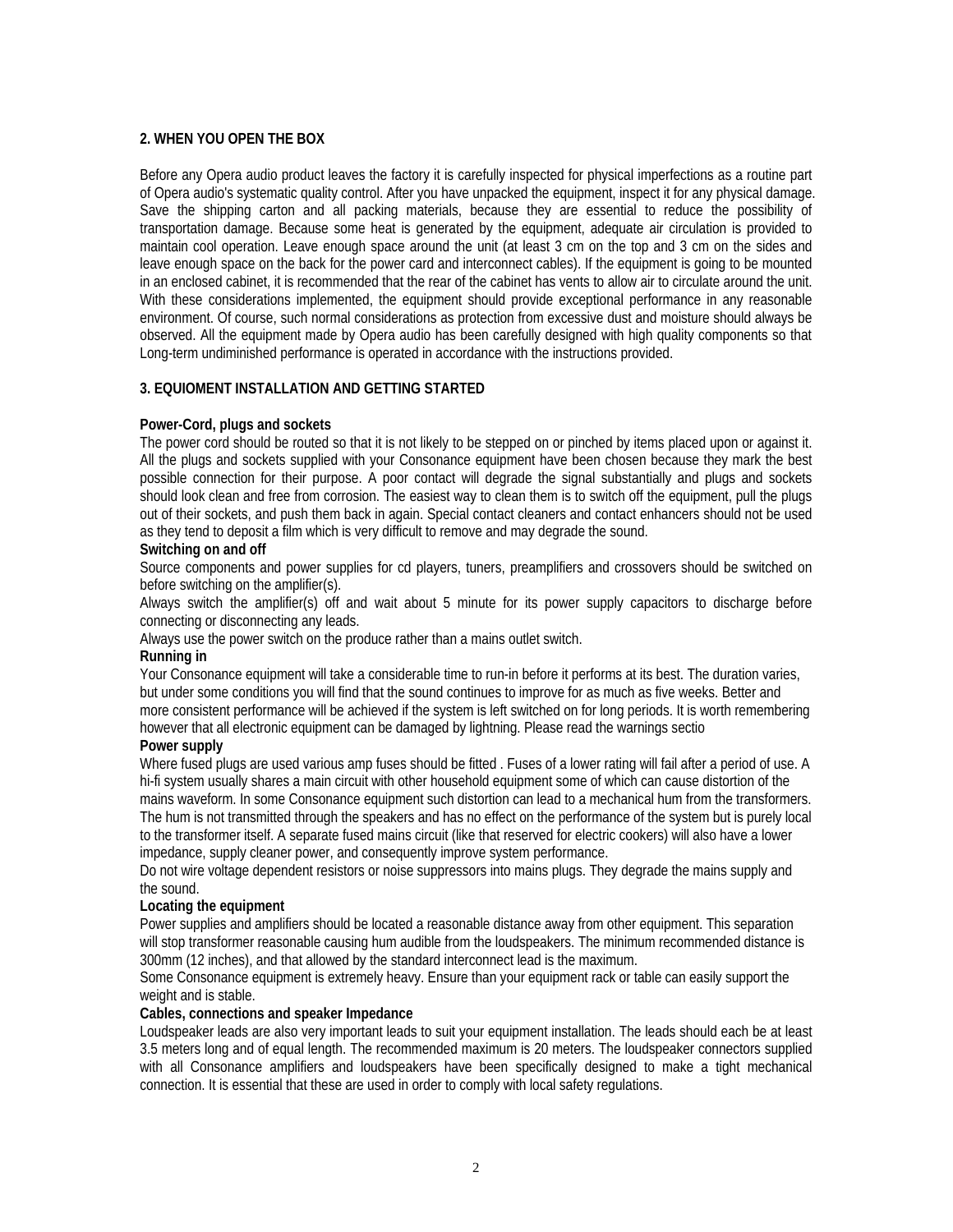For best performance, the load presented by the speaker has to match the amplifier's output impedance. Refer to the manufacture's information for your speaker nominal impedance. All the vacuum tube amplifier made by Opera audio are factory set to match the speakers at 8 ohms and 4 ohms.

## **If you have a problem**

Legal consumer protection varies from country to country. A problem may be due to a fault in any part of the system or its installation so it is essential to make full use of your local dealer's diagnostic skills on site. Please contact your local distributor, or Opera Audio at the address in the back of this manual, if any difficulties cannot be resolved. Some Consonance equipment is made in special versions for different territories and this makes it impracticable to arrange international guarantees. Please establish the guarantee arrangements with your own dealer at the time of sale. We are always available to offer help and advice.

It is essential that repairs and updates are only carried out by an authorized Consonance dealer, or at the factory by Opera Audio itself. Many components are made, tested or matched specially for Consonance and appropriate replacements are often unobtainable from non-specialist sources.

## **The equipment should be serviced by opera audio company or any qualified service personnel when:**

- –The Power-supply cord or plug has been damaged.
- –Objects have fallen or liquid has been spilled into the equipment.
- –The equipment does not appear to act normally or exhibits a marked change in performance.
- –The equipment has been dropped or the enclosure damaged.

Our dealer will have all relevant information about the service in your area and will ensure that you unit is serviced without delay. If for some reason, there are no service facilities available in your area, please ship the equipment to the following address:

## **The Opera Audio Co., Ltd.**

**NO.2 JiuXianQiaoLu Chaoyang District, Beijing, China Post Code: 100015, Tel: 86 10 64377091, Fax: 86 10 64377465 Email: support@opera-consonance.com ,Website: www.operaudio.com**

You are responsible for all shipping charges, insurance, re-importation to your country, and duty arrangements. When shipping a product to factory for service, always include the following:

–A sales slip or other proof of purchase if repair is claimed under warranty.

- –A proforma invoice with value of the goods, stating that the amplifier is returned to china for repair.
- –An accompanying letter describing faults, symptoms or problems with the amplifier.
- –Always ship the amplifier in its original carton and packaging material to prevent damage in transit.

The Opera Audio will not accept responsibility for any damage caused in transit, no matter whatever caused.

## **Warnings**

Consonance equipment is designed to offer the finest sound quality that can be achieved, avoiding compromise wherever possible. This can lead to circumstances that may be unfamiliar. The material that follows contains advice specifically related to Consonance equipment as well as more general warning about the use of domestic audio products. Please read it carefully.

The transformers in Consonance power amplifiers and power supplies may sometimes make a mechanical noise caused by distortion of the mains waveform. Consonance transformers are large in size and have heavy gauge secondary windings making them relatively sensitive to such distortion. A separate mains circuit for your hi-fi system may reduce the effect while also giving an overall improvement in sound quality. It may be necessary however to take account of mechanical transformer noise when placing your equipment.

In some circumstances, depending on where you live and the grounding arrangements in your home, you may experience radio frequency interference. Controls on broadcasting in some territories allow very high levers of radio frequency radiation and both the choice and exact place of equipment may be critical. If there is a known problem in your locality it is advisable to arrange for a home demonstration before purchase to find out if Consonance equipment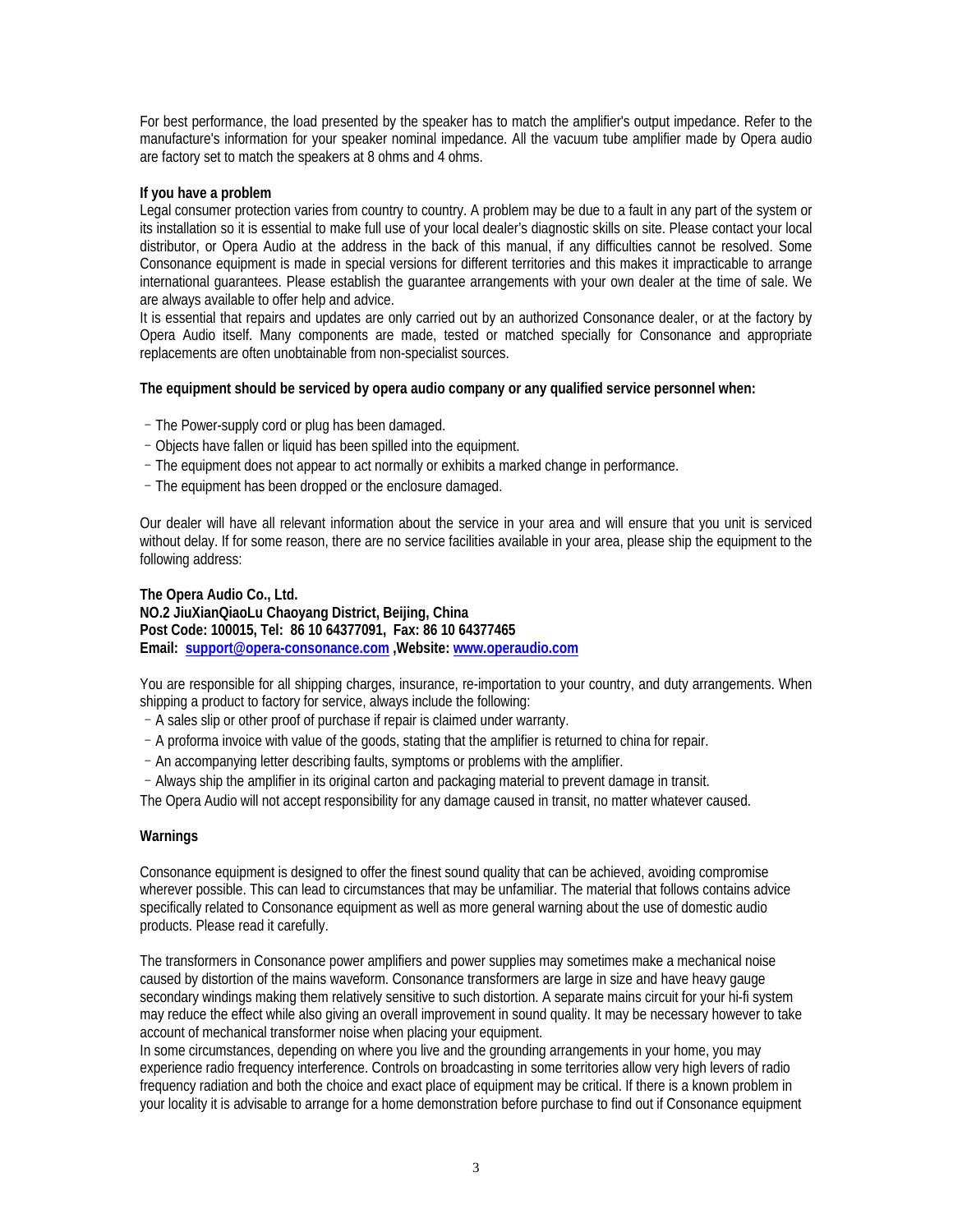is likely to be affected. Susceptibility to radio frequency interference is related to the wide internal bandwidth necessary for high sound quality. Systems incorporating moving coil phono preamplifiers and active crossovers are more likely to suffer.

Your Consonance hi-fi system can be damaged by lightning. Power amplifiers are particularly at risk and should be turned off when there is risk of lightning strike. For complete protection all mains plugs and any aerial cables should be disconnected when not in use.

Equipment must not be exposed to dripping or splashing and no objects filled with liquid, such as vases, should be placed on the equipment.

## **Important**

Do not under any circumstances allow anyone to modify your Consonance equipment without first checking with the factory, your dealer, or your distributor. Unauthorized modifications will invalidate your guarantee. For your own safety do not under any circumstances open Consonance equipment without first disconnecting the mains.

**Warning** : Danger of electric shock and burns. Keep the unit away from rain or moisture. Do not attempt any of the instructions in this manual unless the unit has been unplugged for at least 10 minutes. If after reading the entire manual you feel any of the operations listed below is beyond your ability, please seek qualified technical assistance.

#### **UNPACKING & SET-UP**

1. Check shipping package for sign of improper handling. Remove unit from plastic bag and inspect for damage.

2. AC Power connection 240V / 230V / 220V / 115V / 100V AC dependent on country.

3. Locate the 300B, 6SN7 and 12AX7 vacuum tubes and insert them into their sockets according to the number on base of tubes. Use the top chassis drawing for socket location and proper tube orientation. Be sure to hold the tube by its base when inserting and removing. This will minimize the chance of breaking the glue between the socket and the glass.

4. Place the unit away from heat source and allow for air flowing under and around the chassis.

5. Connect the input source to the amplifier's right and left channel RCA jacks. Refer to rear chassis drawing. These jacks are labeled with colored washers: red for right and black for left.

6. Connect the speaker cables. Refer to rear chassis drawing for speaker connector location. Be sure the positive speaker lead is connected to the plus symbol on the speaker connector (In this case, red to red, black to black) **Note: Never turn the amplifier on unless there are speakers connected to both output terminals. Operation of the amplifier without a load can damage the output transformers.** 

## **FUNCTION**

- 1. Power switch
- 2. Input select switch
- 3. Input select switch LED
- 4. Remote control window
- 5. Volume control
- 6. Input jacks (red / black). Line out
- 7,8 Speaker connector
- 
- 9. Power plug



**WHAT TO DO IF …** 

**Power indicator and filaments do not light:** 

Check the fuse and make sure the amplifier is plugged into a working power outlet. **Sound out of one speaker only:**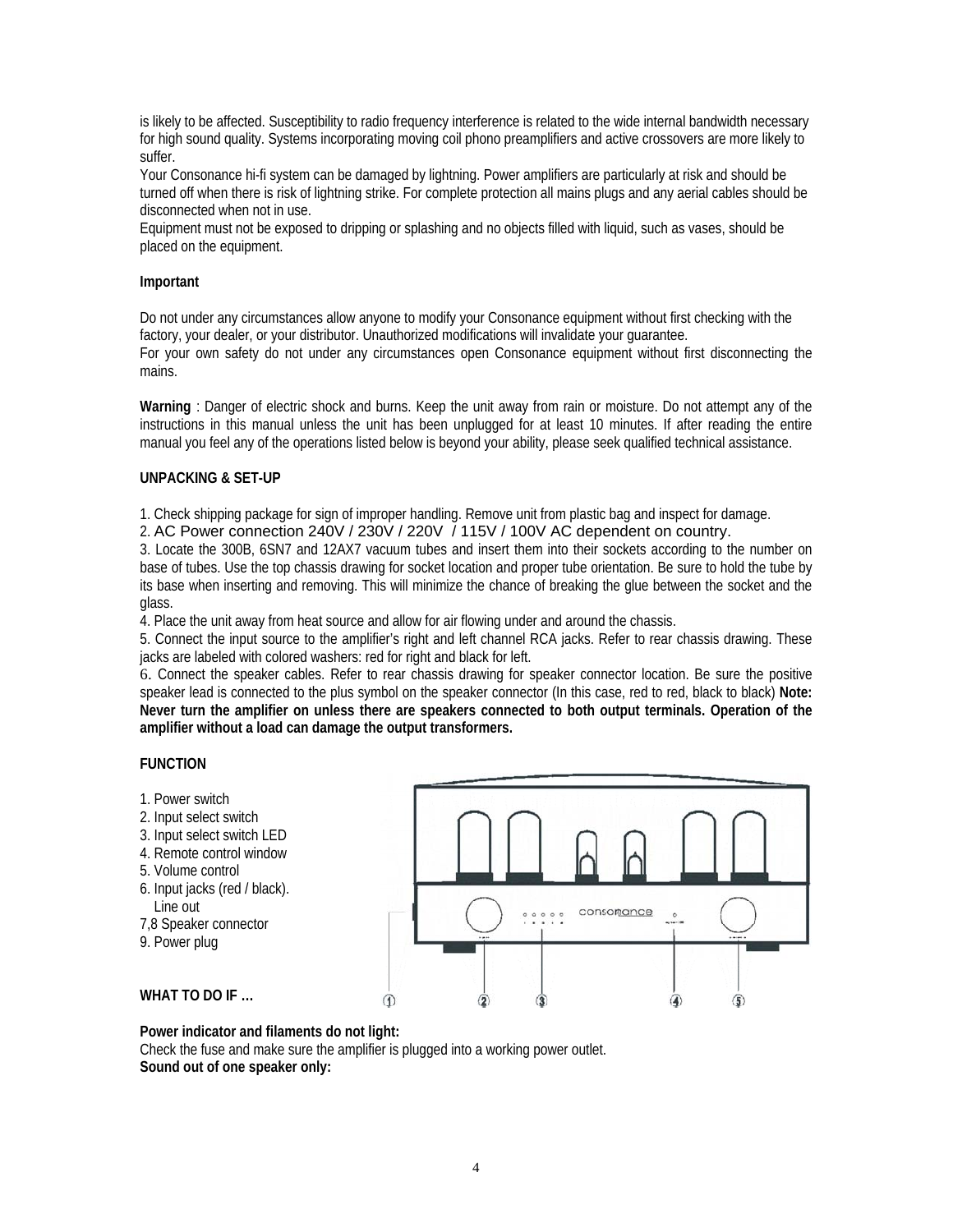Turn volume control fully counter-clockwise and reverse input connectors. If sound changes from one speaker to the other, check source or replace inter-connect wires. If the sound is still coming out of the same speaker only, check speakers on another piece of equipment for proper operation.

## **Static, noise, or hum:**

Turn the potentiometers Individually clockwise/counter-clockwise until hum goes to the lowest level each channel.

## **DAMAGE REQUIRING SERVICE**

The amplifier should be serviced by opera audio company or any qualified service personnel when:

The Power-supply cord or plug has been damaged.

Objects have fallen or liquid has been spilled into the amplifier.



The amplifier does not appear to act normally or exhibits a marked change in performance.

The amplifier has been dropped or the enclosure damaged.

## **Power-Cord**

The power cord should be routed so that it is not likely to be stepped on or pinched by items placed upon or against it. **Cleaning** 

Dust periodically with a clean, soft paint brush. Fingerprints can be removed with a moist polishing cloth. Never clean with furniture polish, benzene, or volatile liquids.

## **Speaker Impedance**

For best performance, the load presented by the speaker has to match the M100Splus's output impedance per channel. Refer to the manufacture's information for your speaker nominal impedance. The M100Splus is factory set to match the speakers at 8 ohms and 4 ohms.

## **THEORY OF OPERATION**

The cyber100S is a push-pull Class A integrated amplifier with little global feedback. The Ip of 300B is factory set at 60mA. Signal goes first to the 12AX7 dual triodes which act as input stage and then to the 6SN7s dual triodes which act as drive stage. The 6SN7 drive the 300B output tubes, one matched pair per channel. The 300Bs are transformercoupled to the load (In this case, the speaker).

## **TECHNICAL SPECIFICATION**

CONTROL FUNCTIONS: **Volume, Select, Power On/Off**  POWER OUTPUT: **22 watt x 2, RMS 1kHz**  TOTAL HARMONIC DISTORTION: **less than 1%(10watt, 1kHz)**  FREQUENCY RESPONSE: **(-3dB points at 10 watt) 8Hz-60kHz**  INPUT SENSITIVITY: **230mV** INPUT IMPEDANCE:**100k ohms**  OUTPUT IMPEDANCE: **4, 8 ohms. (User selectable.)**  SIGNAL/NOISE: **90dB**  CONSUMPTION: **120watt**  INPUT INTERFACES: **5 groups (RCA) 1,2,3,4,5**  INPUT INTERFACES: **1 groups (RCA)**  OVERALL NEGATIVE FEEDBACK: **Little**  VACUUM TUBE: **300B x 4,12AX7 x 2, 6SN7 x 2**  DIMENSIONS: **430 ( L ) x380 ( W ) x 190( H ) mm**  WEIGHT: **25kg ( packed )** 

**SPECIFICATIONS SUBJECT TO CHANGE WITHOUT NOTICE. USING TUBES**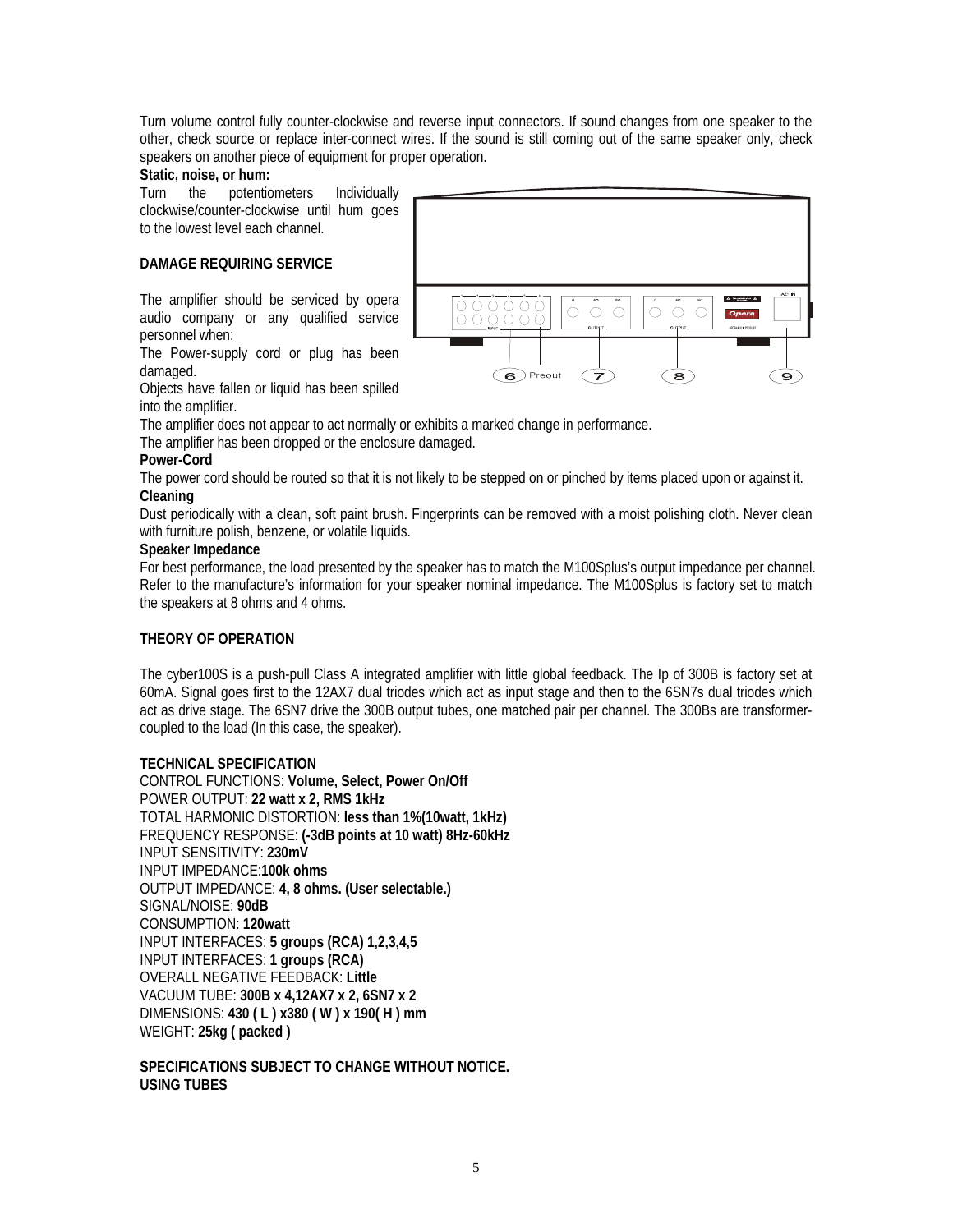## **A. Bias**

Bias is a negative voltage applied to a power tube's control grid, to set the amount of idle current the tube draws. It is important to bias a tube to stay within its rated dissipation. Otherwise, you DO NOT need to worry about small deviances from the manufacturer's recommendations. Many times we have customers asking us things like, "I replaced the tubes, the old tubes ran at 35 mA, the new ones run at 38 mA. I'm worried that I have to rebias the amp." This is NOT worth worrying about. Anyway many consonance amps have bias adjustments. In that case, rebiasing is necessary. And some of them are designed so that you do not need to concern yourself with bias. This includes all self sustained single-ended triode hi-fi amps.

## **B. When should I replace the tubes?**

Practically speaking, you should only replace tubes in an audio amplifier when you start to notice changes in the sound quality. Usually the tone will become "dull", and transients will seem to be blunted. Also, the gain of the amplifier will decrease noticeably. This is usually enough of a warning for tube replacement.

## **C. Blue Glow -- what causes it?**

Glass tubes have visible glow inside them. Most audio types use oxide-coated cathodes, which glow a cheery warm orange color. And thoriated-filament tubes show both a white-hot glow from their filaments and (in some amplifiers) a slight orange glow from their plates. All of these are normal effects. Some newcomers to the tube-audio world have also noticed that some of their tubes emit a bluish-colored glow. There are TWO causes for this glow in audio power tubes; one of them is normal and harmless, the other occurs only in a bad audio tube.

1) Most glass power tubes show FLUORESCENCE GLOW. This is a very deep blue color. It can appear wherever the electrons from the cathode can strike a solid object. It is caused by minor impurities, such as cobalt, in the object. The fast-moving electrons strike the impurity molecules, excite them, and produce photons of light of a characteristic color. This is usually observed on the interior of the plate, on the surface of the mica spacers, or on the inside of the glass envelope. THIS GLOW IS HARMLESS. It is normal and does not indicate a tube failure. Enjoy it. Many people feel it improves the appearance of the tube while in operation.

2) Occasionally a tube will develop a small leak. When air gets into the tube, AND when the high plate voltage is applied, the air molecules can ionize. The glow of ionized air is quite different from the fluorescence glow above- ionized air is a strong purple color, almost pink. This color usually appears INSIDE the plate of the tube (though not always). It does not cling to surfaces, like fluorescence, but appears in the spaces BETWEEN elements. A tube showing this glow should be replaced right away, since the gas can cause the plate current to run away and (possibly) damage the amplifier.

## **D. What is Class A, B, AB, ultralinear, etc?**

1. Class A means that the power tube conducts the same amount of current all the time, whether idling or producing full power. Class A is very inefficient with electricity but usually gives very low distortion.

There are single-ended class-A, or SE, amplifiers. They use one or more tubes in parallel, which are all in phase with each other. This is commonly used in smaller guitar amps and in exotic high-end amplifiers. Many audiophiles prefer the SE amplifier, even though it has relatively high levels of even-order distortion. Most 300B high-end amplifiers are SE. Negative feedback, which can be used to decrease the distortion of an amplifier, is felt by some people to sound inferior. Most SE amps have no feedback.

Push-pull class-A amplifiers also exist--they use two, four or more tubes (always in pairs) which are driven in opposite phase to each other. This cancels out the even-order distortion and gives very clean sound. An example of a class-A push-pull amplifier is the M100S. Push-pull Class A operation usually involves low plate voltages and high plate currents, compared to Class AB operation below. The high currents might tend to wear out the tube cathodes faster than in an AB amplifier.

2. Class AB applies only to push-pull amplifiers. It means that when one tube's grid is driven until its plate current cuts off (stops) completely, the other tube takes over and handles the power output. This gives greater efficiency than Class A. It also results in increased distortion, unless the amplifier is carefully designed and uses some negative feedback.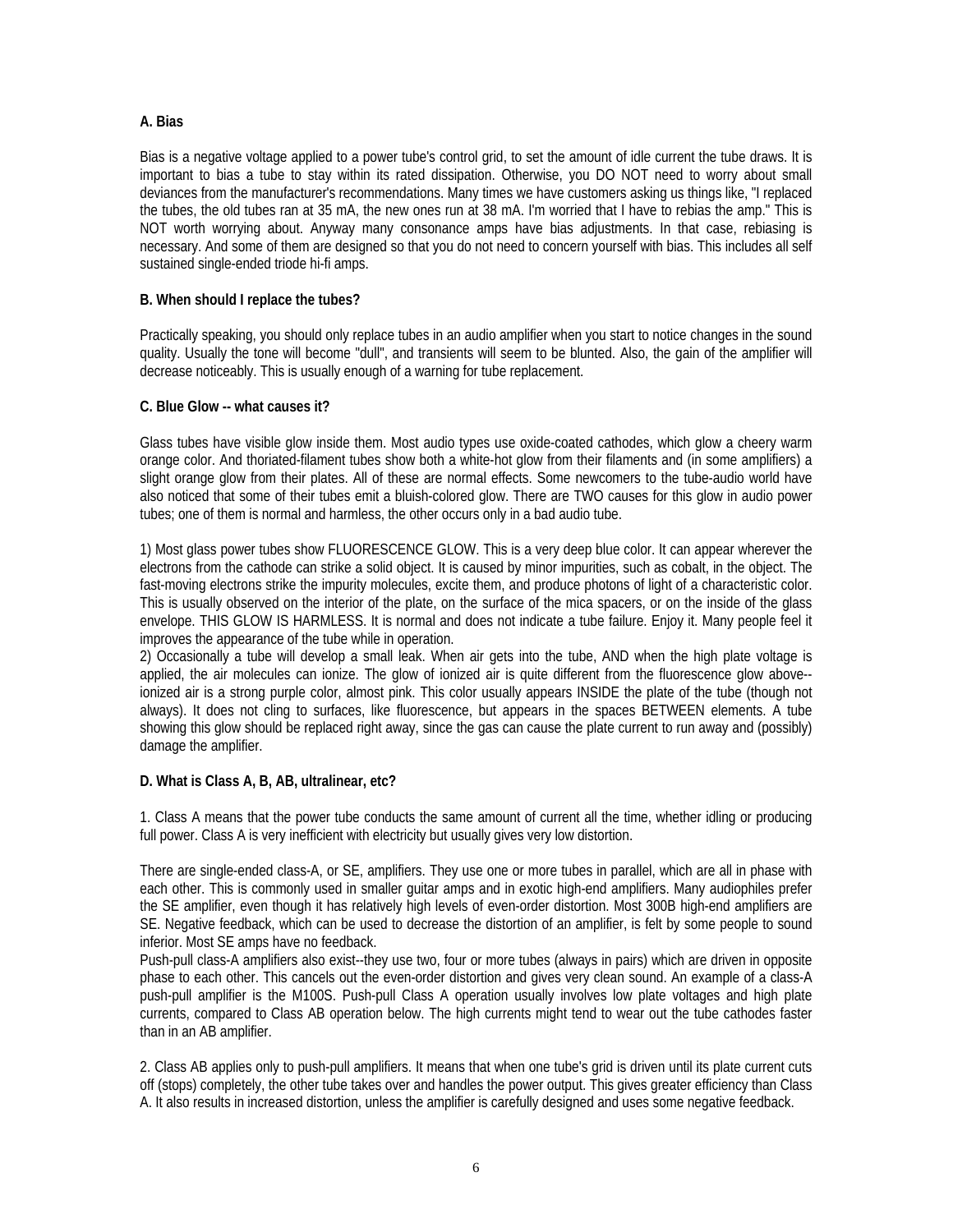3. Class B applies only to push-pull amplifiers in audio; it SOMETIMES applies to RF power amplifiers with one tube. It is like Class AB, except that the tubes idle at or near zero current. This gives even greater efficiency than Class A or AB. It also results in increased distortion, unless the amplifier is carefully designed and uses some negative feedback. If careful design is not undertaken, the result may be crossover distortion, which appears at the midpoint of the output waveform and has very bad-sounding effects in audio. Most solid-state audio amplifiers use class B, because the transistors undergo less heat stress when idling.

4. Ultralinear operation was invented by David Hafler and Herbert Keroes in 1951. It uses only beam tetrodes or pentodes, and special taps on the output transformer. The taps connect to the screen grids of the tubes, causing the screens to be driven with part of the output signal. This lowers distortion considerably. It is usually seen only in hi-fi amplifiers that use power tubes such as the 6L6, 6550, EL84 or EL34.

#### **E. Why are different kinds of power supplies used in various tube amplifiers? Why do some use tube amplifiers? Why do some use tube rectifiers, while others use solid-state rectifiers, while still others have electronic regulation?**

Tube rectifiers are still used in power supplies of some hi-end amps, because the current a tube rectifier can produce varies somewhat with the load. It is quite different in response from a solid-state rectifier. Many audiophiles also prefer this classic design for much the same reasons. Also, inexpensive solid-state rectifiers can put "hash" into a power supply, because of their slow transient capability while charging and recharging a filter capacitor 50/60 times a second. Special high-speed silicon rectifiers are available at high cost. They are rarely used in products other than a few highend amplifiers. Tube rectifiers have faster transient response than most solid-state rectifiers, also making them useful in some high-end designs.

Regulated DC plate power can be very helpful in a push-pull Class AB amplifier. Because the amp draws greatly different current when at idle and when delivering full power, a regulated supply "sags" less at full power, producing better transient response in the amplifier. It is expensive to regulate the high voltages in a tube amplifier, so it is done only in expensive top-line models. Class A amplifiers have less need for regulation since they draw nearly the same DC power at all times. It is dependent on the circuit design. The only way to see if you need an amplifier with a regulated supply is to listen to it and carefully compare it with similar amps with unregulated supplies.

## **F. There's all this talk about "parallel feed", "shunt feed", SRPP, "mu followers", and the like. Which should I use? What's the difference?**

Parallel feed and shunt feed are the same technique. Basically, a choke is used to load the power tube (usually one, in SE mode), while the output transformer is coupled to the plate of the tube through a capacitor. So, the plate current of the tube does not flow through the output transformer. This can be a very expensive technique to implement, since the choke must be as carefully wound as the output transformer. It does offer a possible performance improvement.

SRPP circuits and mu-follower circuits are special designs which use a lower tube (for gain), and an upper tube which serves as the plate load for the lower tube. The upper tube also acts as both a cathode follower and as a constantcurrent source for the lower tube. If properly designed, either circuit can offer improved performance over an ordinary resistor-loaded tube stage. These circuits are used only in preamp stages and in the driver stages of power amps, usually SE types, in high-end audio.

If you want to learn more of the technical details behind vacuum-tube electronic design, we recommend the following books.

We recommend two recently-published books on circuit design, which the novice can derive much information from:

**THE BEGINNER'S GUIDE TO TUBE AUDIO DESIGN**, by Bruce Rozenblit (ISBN 1-882580-13-3); and **PRINCIPLES OF POWER**, by Kevin O'Connor (ISBN 0-9698-6081-1).